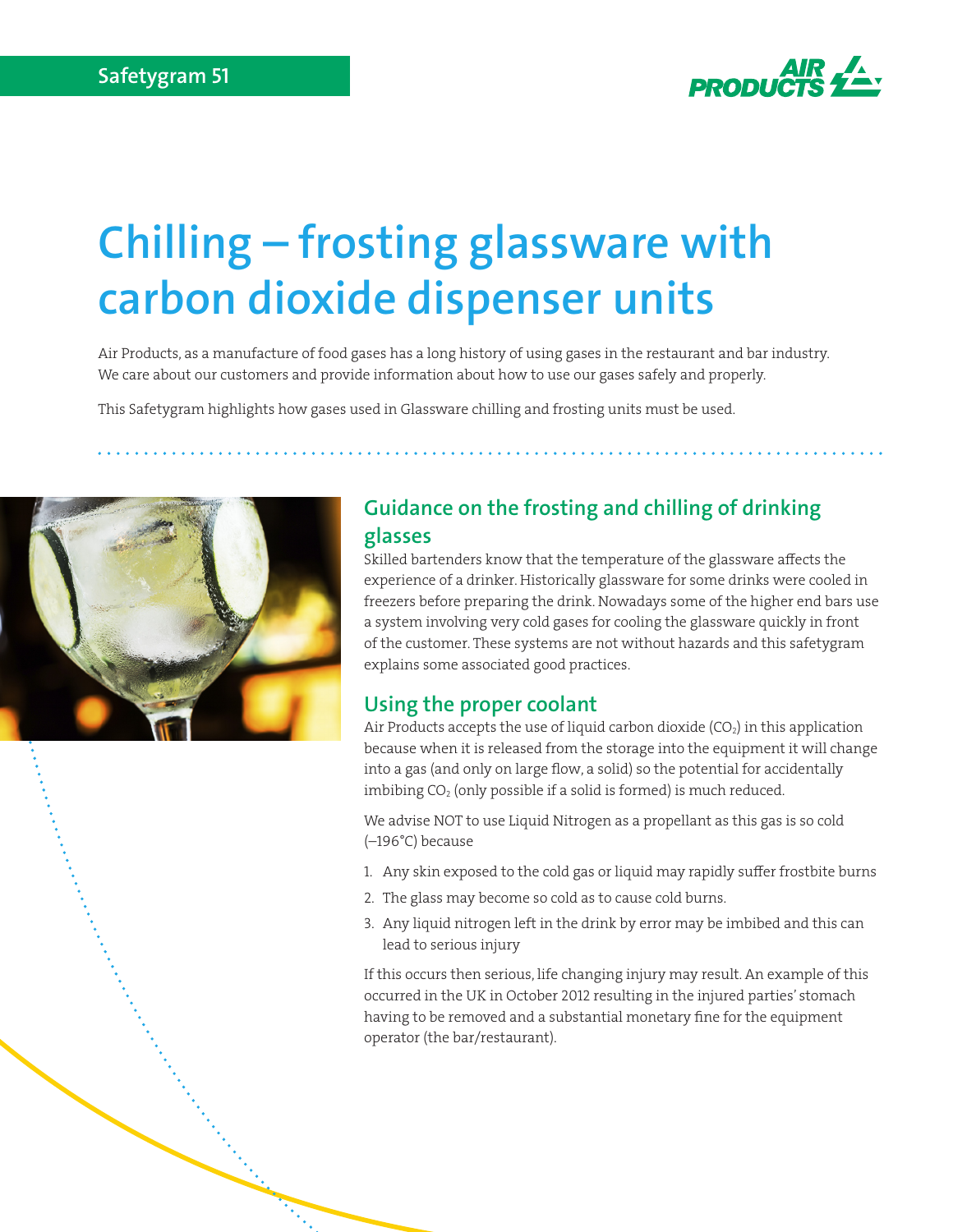# **Health effects of carbon dioxide**

carbon dioxide can be a hazardous gas if not used properly. When using carbon dioxide in cooling glassware the operators and management must ensure that the room is properly ventilated and that no carbon dioxide levels can build up. Special care must take place so that people cannot breathe the gas cloud direct or try to eat the snow. The operator of the cooling equipment must special take care that the air around the equipment is properly ventilated.

Inhaling low concentration of carbon dioxide can be tolerated for a considerable period of time without noticeable effect, or may merely cause an unnatural feeling of shortness of breath. Sustained exposure of 5%. carbon dioxide in the air, produces stressful rapid breathing. When the carbon dioxide levels exceeds 7%, the rapid breathing becomes laboured and restlessness, faintness, severe headache, and dulling of consciousness occur. At 15%, unconsciousness accompanied by rigidity and tremors occurs in less than 1 minute and in the 20% to 30% range it produces unconsciousness and convulsions in less than 30 seconds. The effects occur quickly since the carbon dioxide diffuses in the tissue fluids at a rate approximately 20 times more rapidly than oxygen. High concentrations of carbon dioxide can asphyxiate quickly without warning and give no possibility of self-rescue regardless of the oxygen concentration.

These concentrations are unlikely to be reached in a normal bar unless there is an unintended release. So the hazard is when there is a spill or break in a pipe.

When any of above symptoms occur, shutdown the cooling system immediately and bring the person(s) involved in fresh open air. Within minutes they should recover. If they do not recover call for a doctor's assistance immediately.

If a person has accidently sprayed liquid carbon dioxide on body parts then it must be treated as a burn wound. Flush cool water on the injured parts. DO NOT use hot water. Keep treating with cool water until the immediate pain disappears. Then treat the injured skin as per doctor's advice.

carbon dioxide is not dangerous if used properly. Make sure only authorised & experienced people can access the equipment and / or manipulate the cylinders/equipment..

# **Properties of carbon dioxide used in glass frosting and chillings**

To provide the cooling effect the carbon dioxide used in the application is withdrawn from the cylinder as a liquid via a dip tube. Upon release to atmospheric pressure the carbon dioxide cools to approximately –80°C (–110°F). This allows humidity in the air to freeze onto the glass to provide the frosting, and for the glass to be quickly cooled to the operator's desired low temperature.

# **Storage and use locations for carbon dioxide cylinders**

The health effects of carbon dioxide have implications for the locations where the cylinders are stored and used. Do not store the cylinders in confining locations, do not use the gas in places without good ventilation.

Do not allow cylinders to be exposed to heat or fire, as constrained liquid will expand upon heating till the safety device (bursting disc) releases or the cylinder fails. If the bursting disc does fail then there will be an ongoing release of the total contents of the cylinder which will lead to elevated concentrations (and thus health effects as described) if in an unventilated area.

When the cylinders need to be removed, use the user instructions or shut down all valves before disconnecting hoses, and use ergonomic lifting techniques to carry and replace the cylinder.

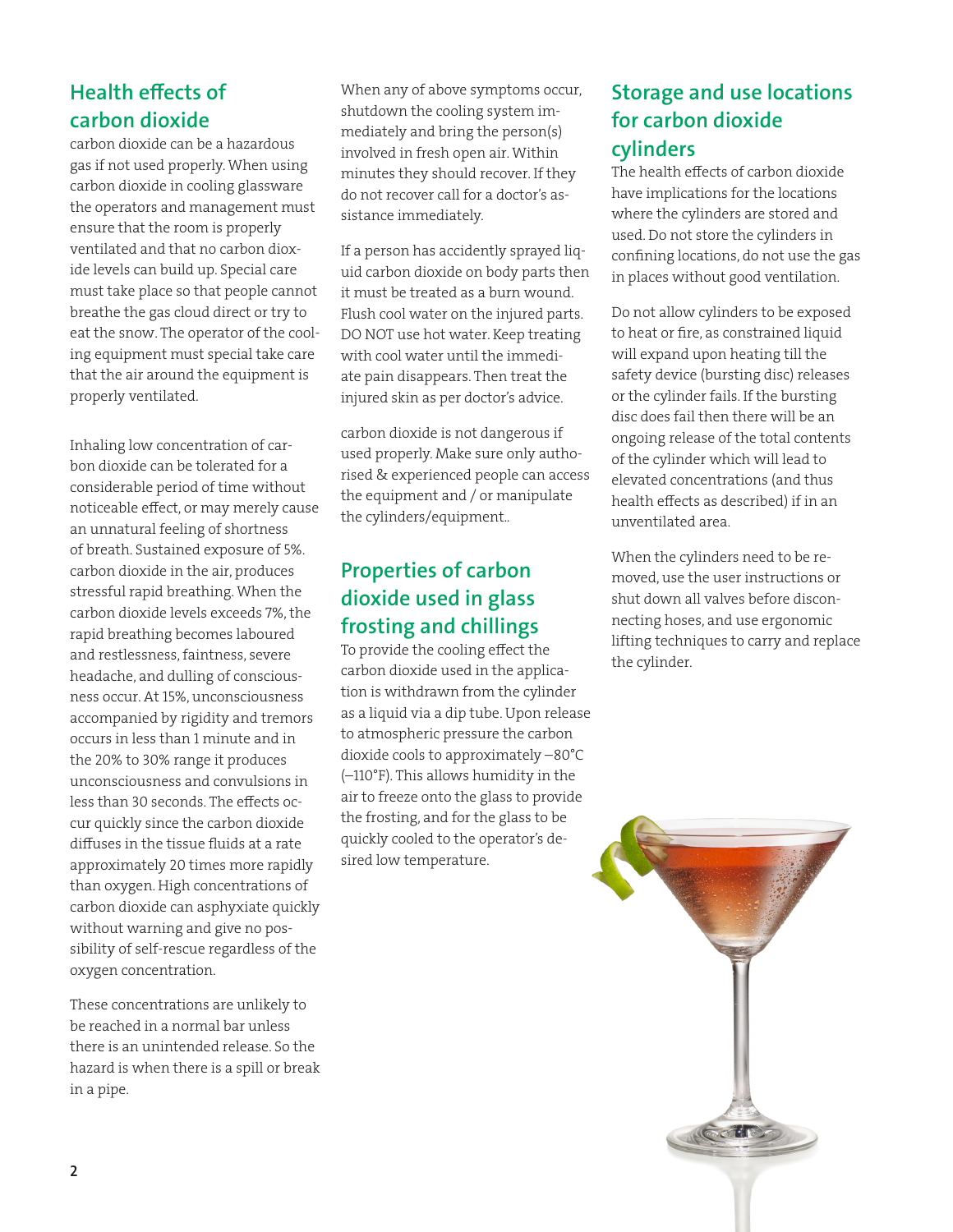# **Trapped liquids, thermal expansion and failure of piping**

The designer of the glass cooling system must ensure that no liquid can be trapped between the cylinder non return valve and the actuated valve at the dispense point, because when the liquid heats up it will become a gas and increase in pressure. This can cause that the hose or pipe system ruptures leading to uncontrolled carbon dioxide spillage and potentially causing an unsafe dispersion – see the health effect list earlier.

Operators must ensure that when they close the cylinder valve they vent the downstream pipe-hose system after the cylinder to the dispensing unit, so all trapped liquid & gas is vented.

To avoid the need for thermal relief valves ALL the piping including hoses would need to be rated above that of the cylinders bursting disc, which is typically 250 bar (2.5 MPa). The dispensing equipment itself may not meet this standard so require the use of thermal relief valve protection.

carbon dioxide liquid can form a solid when depressurised and this can block piping. When the equipment is used for the first time that day, open the cylinder valve slowly, this gives the carbon dioxide time to flow to the pipes without solidifying. Care should be taken if such blockages occur as repressurising can cause the pipework to fail. Allow time for the pipework to warm and the solid to gas off.

## **Material selection**

Care should be taken in material section as moist carbon dioxide forms carbonic acid which can corrode some materials (brass, bronze and iron). A good choice is stainless steel (316, 309, 310). For hoses choose a low permeability liner such as butyl rubber.

## **Upwards vs. Downwards discharge**

When the glassware is cooled the equipment may have the liquid carbon dioxide dispenser direct above or under the glassware different designs by different manufacturers. Both have hazards, both are mitigated by good understanding of experienced operator.

There are safety precautions concerning both types of dispensers:

## **Bottom dispensers:**

With the glass upside down and the liquid carbon dioxide directed upwards the risks are that the operator might get a spray in the face or get the cold liquid on their hands.

## **Top dispensers:**

With the glass the right way up and the liquid carbon dioxide directed downwards the risks are that there might be a swirling release upwards into the operators face, and that the glass is more prone to have a residual piece of carbon dioxide (the liquid converts both into gas and solid, small chunks that appear like ice cubes).

The experienced operator takes care not to be sprayed, wearing suitable PPE, like glasses. They hold the glass in such a way as to avoid the cold liquid and the cold parts of the glassware. Also they check the glass for solid carbon dioxide before handing to the customer to consume the drink (normally the small pieces will quickly evaporate when contacting the drink, only larger pieces are a hazard)

## **Glassware**

Glassware can shatter during the cooling process so care must be taken to follow the equipment manufacturer's advice as to what glassware is appropriate. If glassware is overly thick or made from an unsuitable grade of glass then the risk of shattering increases.

Do not use glassware without testing it first (preferably without the consumer present). When the glass is cooled there is a risk that the fingers of the operator suffers freezing symptoms when touching the very cold glass—so take care not to touch the cold/frosted section.

## **Drink selection**

Follow the equipment manufacturer's recommendations concerning the choice of drinks. It is possible for the drink to freeze in the glass which may be undesired, to avoid this always pour the alcohol before the soft drink as alcohol has a lower freezing point.